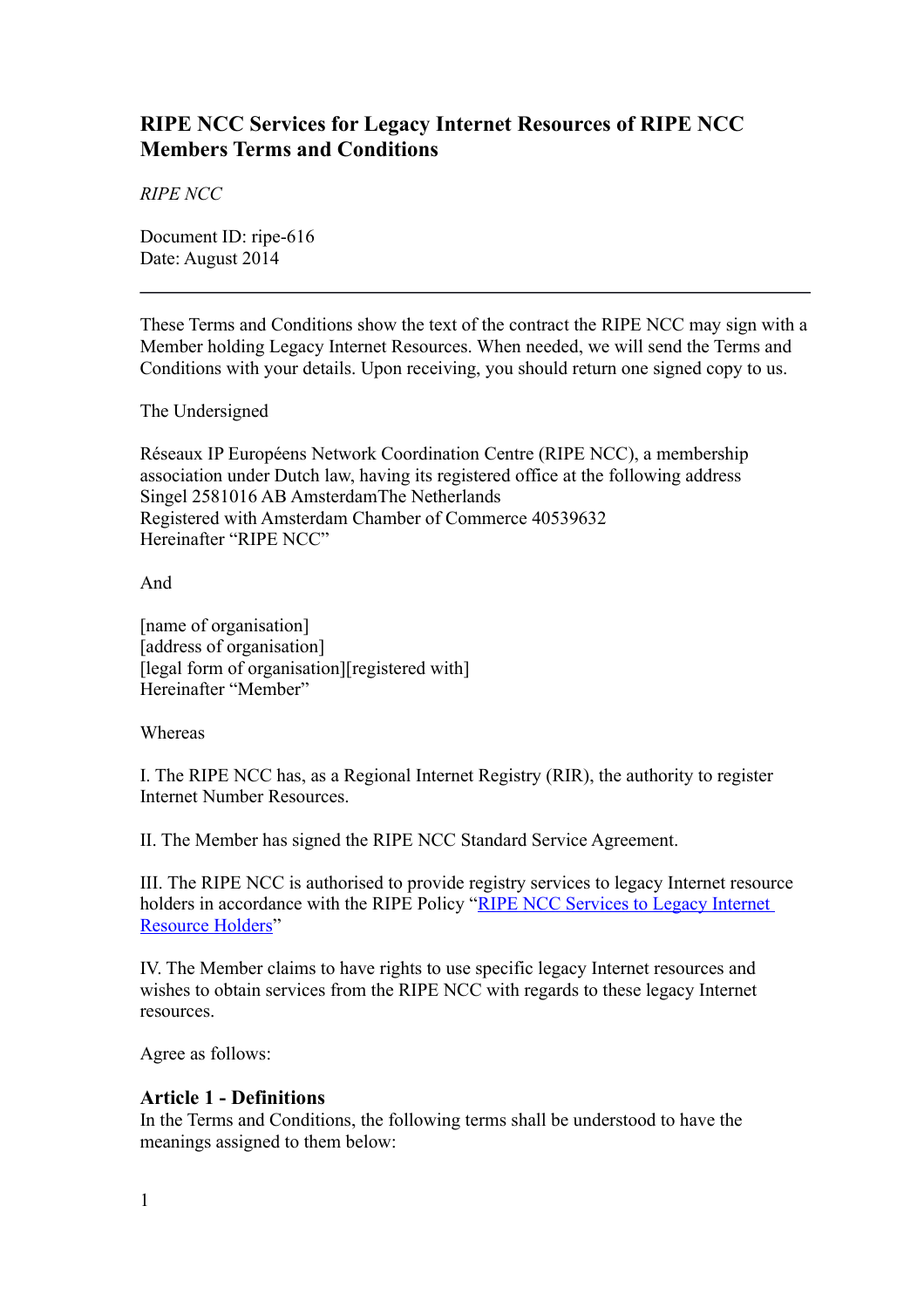**RIPE NCC -** Réseaux IP Européens Network Coordination Centre, a membership association under Dutch law, with registered office in Amsterdam, the Netherlands.

**Internet Number Resources –** Globally unique IP addresses (IPv4 and IPv6) and Autonomous System Numbers (ASNs)

**Legacy Internet Resources –** Internet Number Resources the Member has obtained prior to or outside of the current system of hierarchical distribution through the Regional Internet Registries and that are specified in the Appendix.

**Member –** A natural person or a legal entity that has entered into the RIPE NCC Standard Service Agreement with the RIPE NCC and, for the purpose of these Terms and Conditions, claims to have rights to use the Legacy Internet Resources.

**Legacy Services** – Services provided by the RIPE NCC with regards to the Legacy Internet Resources as specified in the Appendix to these Terms and Conditions.

**RIPE Policies** – Policies adopted through an open, bottom-up process of discussion and consensus-based decision-making by the RIPE (Réseaux IP Européens) Community, which is a collaborative forum open to all parties interested in the operations of the Internet.

#### **Article 2 – General**

2.1. These Terms and Conditions shall come into effect by means of an offer and an acceptance.

2.2. To accept these Terms and Conditions the Member must send to the RIPE NCC by post or by email one copy of the Terms and Conditions containing the handwritten signature of an authorised representative of the Member.

2.3. The RIPE NCC reserves the right to amend these Terms and Conditions. The RIPE NCC shall notify the Member of such amendments. After such amendments, a Member may continue to use the RIPE NCC Certification Service, provided they read, understand and agree to the amended Terms and Conditions.

2.4. These Terms and Conditions prevail over explanatory documents regarding the Legacy Services, which exist for convenience and informational purposes only and do not affect the interpretation of these Terms and Conditions.

#### **Article 3 – Use of the Legacy Services**

3.1. The RIPE NCC undertakes to provide Legacy Services to the Member's Legacy Internet Resources as specified in the Appendix to these Terms and Conditions. The Appendix may be updated at any time provided the Member agrees to the amended Appendix.

3.2. Other RIPE NCC Services provided to the Member with regards to Internet Number Resources distributed by the RIPE NCC or any other RIR are not covered by these Terms and Conditions.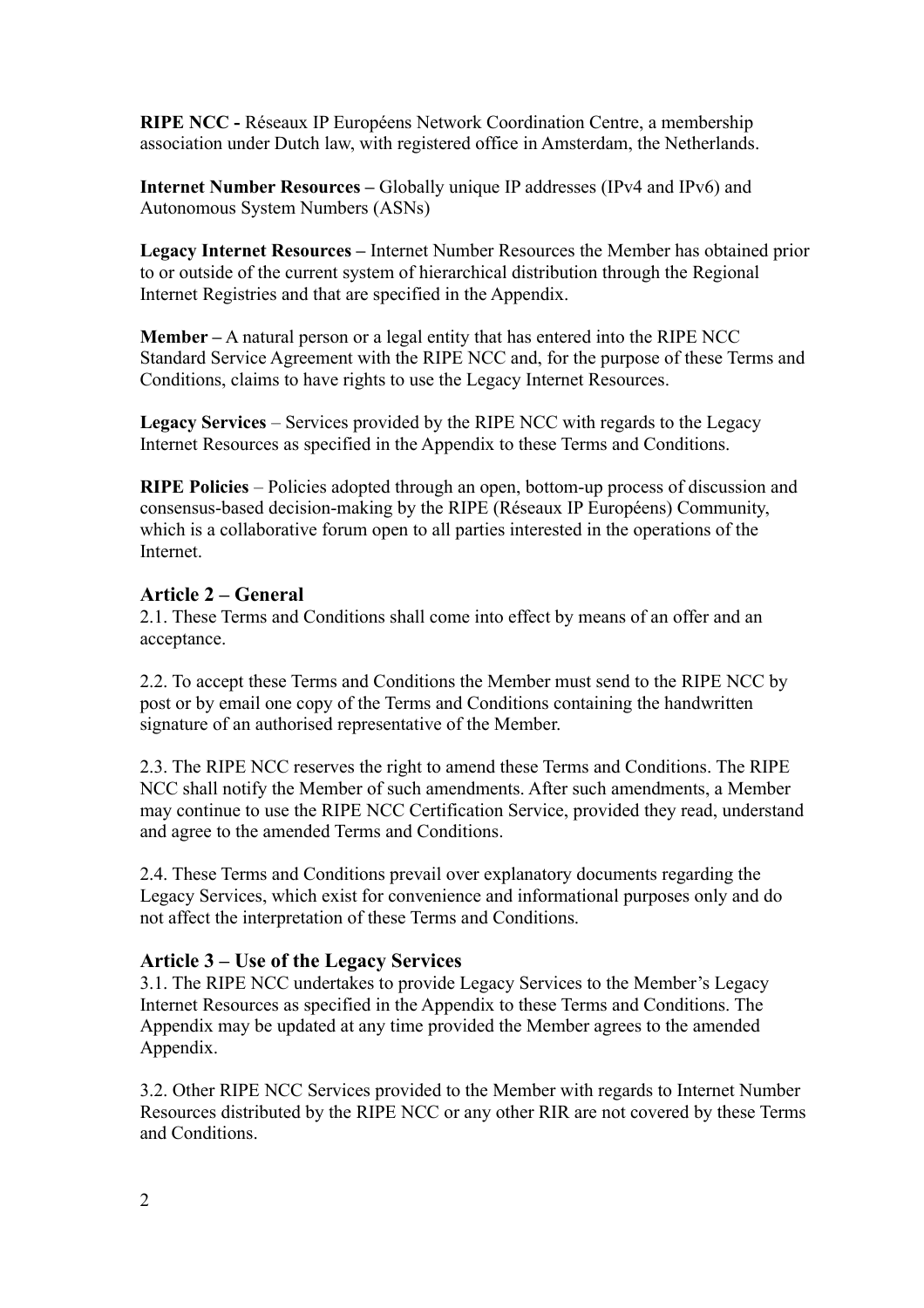3.3 The provision of certain Legacy Services may be subject to additional terms and conditions, to which the Member must agree before they access those services.

3.4. Both Parties shall comply with RIPE Policies related to Legacy Internet Resources. The Member acknowledges applicability of, and adheres to, RIPE NCC procedural documents related to Legacy Internet Resources.

3.5. The Member shall provide the RIPE NCC with complete, updated and accurate information necessary for the provision of the Legacy Services. The Member is also responsible for maintaining accurate data in the RIPE Database regarding the Legacy Internet Resources.

3.6. The Member is responsible for assisting the RIPE NCC with data accuracy checks in accordance with the procedure described in RIPE NCC procedural documents, including the documents ["Due Diligence for the Quality of the RIPE NCC Registration Data"](https://www.ripe.net/ripe/docs/due-diligence) and ["RIPE NCC Audit Activity"](https://www.ripe.net/ripe/docs/audit).

3.7. If the Member does not meet the responsibilities of these Terms and Conditions, and without prejudice to article 5.3, the RIPE NCC may:

- Add the remark "under review" in the RIPE Database Legacy Internet Resource object
- Add a warning statement to the relevant records of the RIPE Database mentioning that the Legacy Internet Resources are not in compliance with data accuracy obligations
- Revoke any certificates generated by the RIPE NCC Certification Service

3.8. The RIPE NCC is not entitled to deregister the Legacy Internet Resources unless the Member requests so. Deregistration of Legacy Resources shall be in accordance with the procedure set forth in the RIPE NCC procedural document ["Closure of Members,](https://www.ripe.net/ripe/docs/closure)  [Deregistration of Internet Resources, and Legacy Resources"](https://www.ripe.net/ripe/docs/closure).

#### **Article 4 – Liability**

4.1. The Member shall be liable for all aspects of the Legacy Services. The Member shall also be liable for all aspects of use of the services and all that ensues from the use of the Legacy Internet Resources.

4.2. The RIPE NCC shall, in any event, not be liable for damages caused by a failure to make the Legacy Services available (on time), or for damages in any way connected with the use of the Legacy Internet Resources.

4.3. The RIPE NCC shall, in any event, not be liable for damages caused by (the incorrect) operation of the (external) telecommunications infrastructure and related peripheral equipment along and over which the Legacy Services must necessarily be carried.

4.4. The RIPE NCC shall, in any event, not be liable for non-performance or damages due to force majeure, including but not limited to industrial action, strikes, occupations and sit-ins, blockades, embargoes, governmental measures, denial of service attacks, war,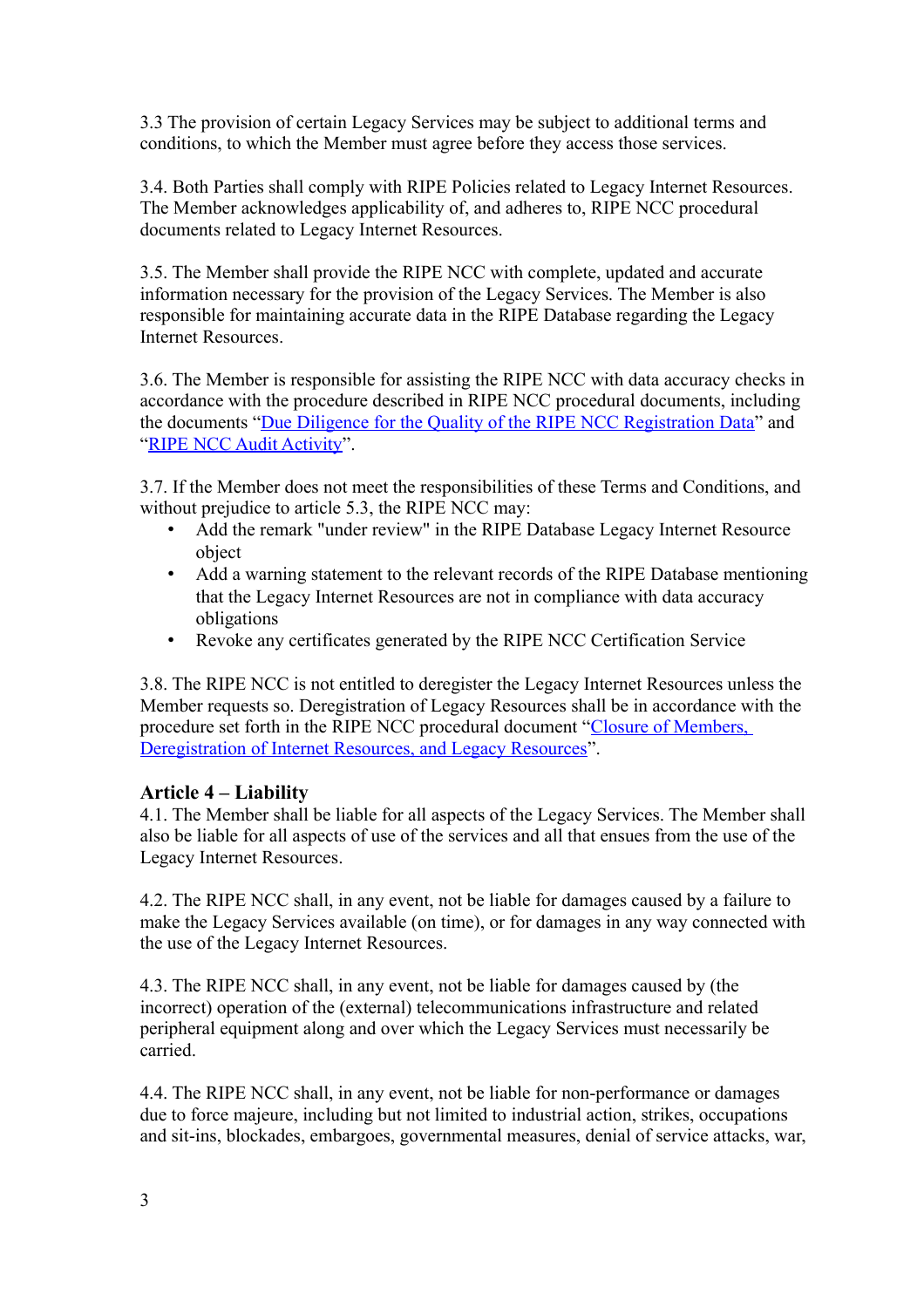revolutions or comparable situations, power failures, defects in electronic lines of communication, fire, explosions, damage caused by water, floods and earthquakes.

4.5. The RIPE NCC is in no way liable for any damages, including, but not limited to, damages to the Member's business, loss of profit, damages to third parties, personal injury or damages to property, except in cases involving wilful misconduct or gross negligence on the part of the RIPE NCC.

4.6. The Member shall indemnify the RIPE NCC against any and all third party claims filed against the RIPE NCC in relation to the Member's rights to use the Legacy Internet Resources or in relation to the use of the Legacy Services.

4.7. In any event, the RIPE NCC's liability shall be limited to a maximum amount equivalent to the Member's service fee for the relevant financial year.

#### **Article 5 – Termination of the Legacy Services**

5.1. These Terms and Conditions shall be binding for an indefinite period of time, unless the Legacy Services are terminated in accordance with the provisions of this article.

5.2. The Member shall be entitled to terminate the Legacy Services at any time with a written notice of three months. Notice shall be sent to the RIPE NCC by electronic email or regular mail. Termination shall be in accordance with the procedure set forth in the RIPE NCC procedural document ["Closure of Members, Deregistration of Internet](https://www.ripe.net/ripe/docs/closure)  [Resources, and Legacy Resources"](https://www.ripe.net/ripe/docs/closure).

5.3. Without prejudice to termination in accordance with article 5.4, the RIPE NCC shall be entitled to terminate the Legacy Services in the event that the Member fails to meet any of its obligations arising from these Terms and Conditions and does not remedy such failure within the period specified in the RIPE NCC procedural document ["Closure of](https://www.ripe.net/ripe/docs/closure)  [Members, Deregistration of Internet Resources, and Legacy Resources"](https://www.ripe.net/ripe/docs/closure). This is without the RIPE NCC being liable to pay damages to the Member and without prejudice to the RIPE NCC's right to claim (additional) damages from the Member.

Upon termination in accordance with this paragraph:

- The RIPE NCC will add the remark "No-contract" in the RIPE Database Legacy Internet Resource object; and
- A warning statement will be added to the relevant records in the RIPE Database mentioning that the Legacy Internet Resources are not covered by a contractual relationship; and
- The RIPE NCC will withdraw the Delegation of reverse DNS; and
- The RIPE NCC will not be obliged to provide services other than those provided immediately before the agreement to these Terms and Conditions, excluding the Delegation of reverse DNS.

5.4. The RIPE NCC shall be entitled to terminate the Legacy Services with immediate effect in accordance with the procedure set forth in the RIPE NCC procedural document ["Closure of Members, Deregistration of Internet Resources, and Legacy Resources"](https://www.ripe.net/ripe/docs/closure), without the RIPE NCC being liable to pay damages to the Member and without prejudice to the RIPE NCC's right to claim (additional) damages from the Member: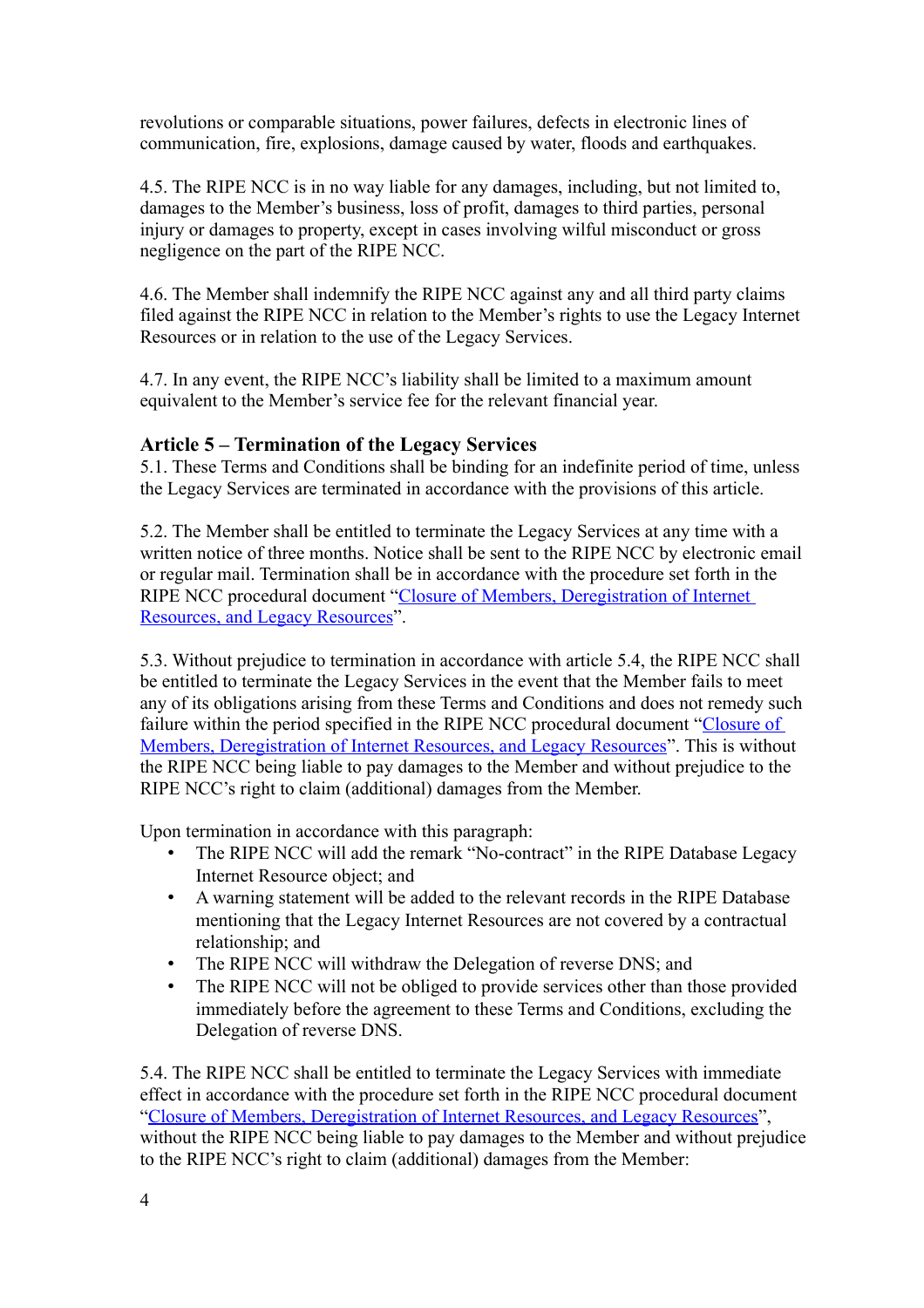- a. If the Member's SSA is terminated for any reason.
- b. If the Member transfers the Legacy Internet Resources to a third party.
- c. If a third party provides sufficient evidence proving that the Member has no rights to use the Legacy Internet Resources. If the sufficient evidence refers to some of the Legacy Internet Resources, the RIPE NCC may decide not to terminate the Legacy Services but to update the Appendix in accordance with article 3.1 by removing the Legacy Internet Resource in doubt.
- d. If the continuation of Legacy Services is impossible for reasons beyond the control of the RIPE NCC, or if the RIPE NCC cannot reasonably be required to continue the Legacy Services for reasons that cannot be attributed to the RIPE NCC and for which the RIPE NCC cannot be held accountable by virtue of law, a juridical act or generally accepted principles.
- 5.5. Upon termination in accordance with paragraphs 5.4:
	- The RIPE NCC will add the remark "No-contract" in the RIPE Database Legacy Internet Resource object; and
	- A warning statement will be added to the relevant records in the RIPE Database mentioning that the Legacy Internet Resources are not covered by a contractual relationship;
	- The RIPE NCC will not be obliged to keep providing the holder with services other than those provided with regards to the Legacy Internet Resources immediately before the agreement to these Terms and Conditions.

### **Article 6 - Miscellaneous**

6.1. Without the RIPE NCC's prior written consent, the Member shall not be permitted to assign to third parties any rights or obligations that arise from these Terms and Conditions.

6.2. The RIPE NCC's intellectual property (agreements, documents, software, databases, website, etc.) may only be used, reproduced and made available to third parties upon prior written authorisation from the RIPE NCC.

6.3. If any provision contained in these Terms and Conditions is held to be invalid by a court of law, this shall not in any way affect the validity of the remaining provisions.

### **Article 7 - Governing Law**

7.1. These Terms and Conditions shall be exclusively governed by the laws of the **Netherlands** 

7.2. Any disputes that may arise from these Terms and Conditions shall be settled in accordance with the RIPE NCC Conflict Arbitration Procedure.

Thus agreed and signed in duplicate by persons authorised to represent both parties: